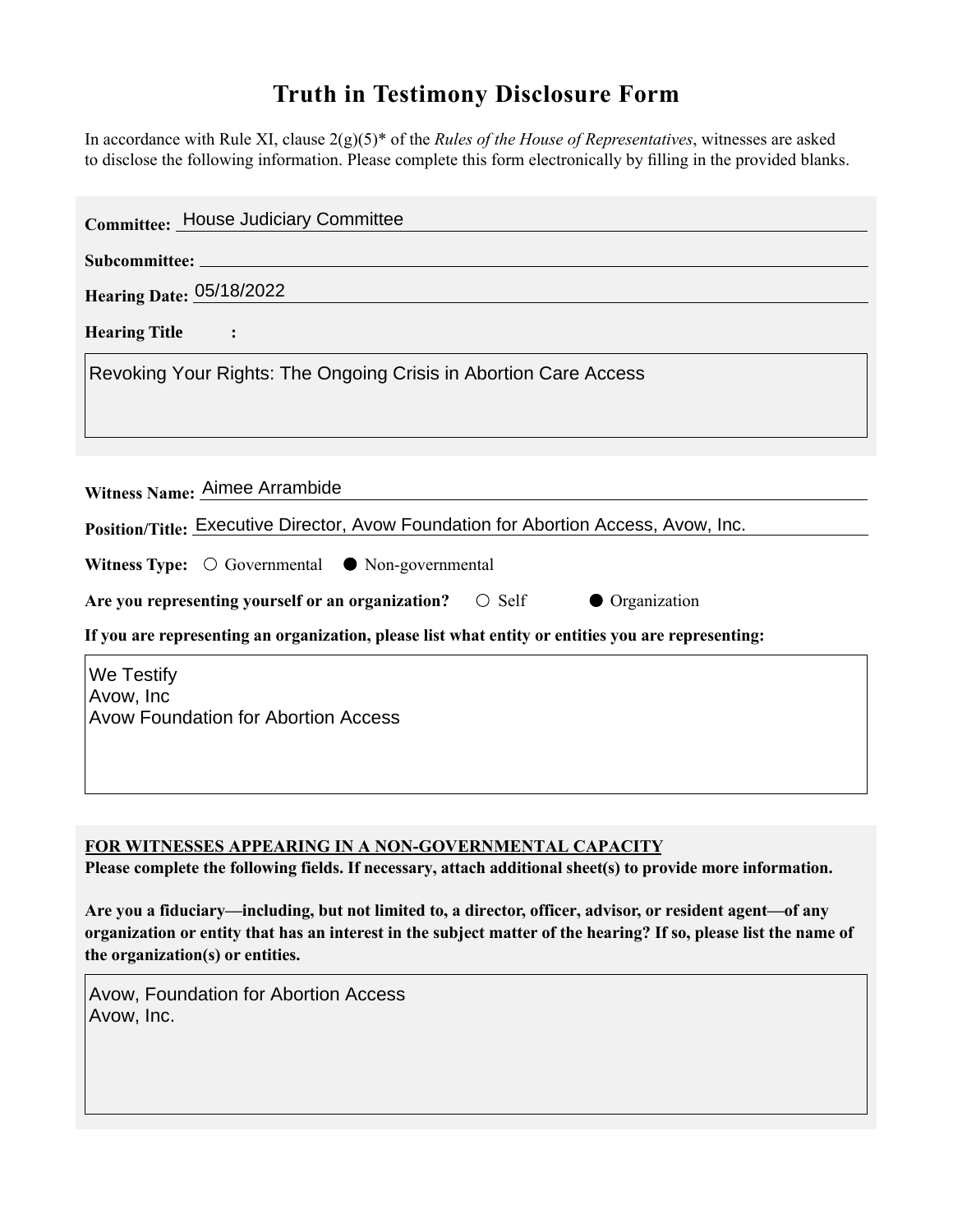**Please list any federal grants or contracts (including subgrants or subcontracts) related to the hearing's subject matter that you, the organization(s) you represent, or entities for which you serve as a fiduciary have received in the past thirty-six months from the date of the hearing. Include the source and amount of each grant or contract.** 

N/A

**Please list any contracts, grants, or payments originating with a foreign government and related to the hearing's subject that you, the organization(s) you represent, or entities for which you serve as a fiduciary have received in the past thirty-six months from the date of the hearing. Include the amount and country of origin of each contract or payment.** 

N/A

## **Please complete the following fields. If necessary, attach additional sheet(s) to provide more information.**

 $\exists$  I have attached a written statement of proposed testimony.

 $\subseteq$  I have attached my curriculum vitae or biography.

**\***Rule XI, clause 2(g)(5), of the U.S. House of Representatives provides:

(5)(A) Each committee shall, to the greatest extent practicable, require witnesses who appear before it to submit in advance written statements of proposed testimony and to limit their initial presentations to the committee to brief summaries thereof.

(B) In the case of a witness appearing in a non-governmental capacity, a written statement of proposed testimony shall include— (i) a curriculum vitae; (ii) a disclosure of any Federal grants or contracts, or contracts, grants, or payments originating with a foreign government, received during the past 36 months by the witness or by an entity represented by the witness and related to the subject matter of the hearing; and (iii) a disclosure of whether the witness is a fiduciary (including, but not limited to, a director, officer, advisor, or resident agent) of any organization or entity that has an interest in the subject matter of the hearing.

(C) The disclosure referred to in subdivision (B)(iii) shall include— (i) the amount and source of each Federal grant (or subgrant thereof) or contract (or subcontract thereof) related to the subject matter of the hearing; and (ii) the amount and country of origin of any payment or contract related to the subject matter of the hearing originating with a foreign government.

(D) Such statements, with appropriate redactions to protect the privacy or security of the witness, shall be made publicly available in electronic form 24 hours before the witness appears to the extent practicable, but not later than one day after the witness appears.